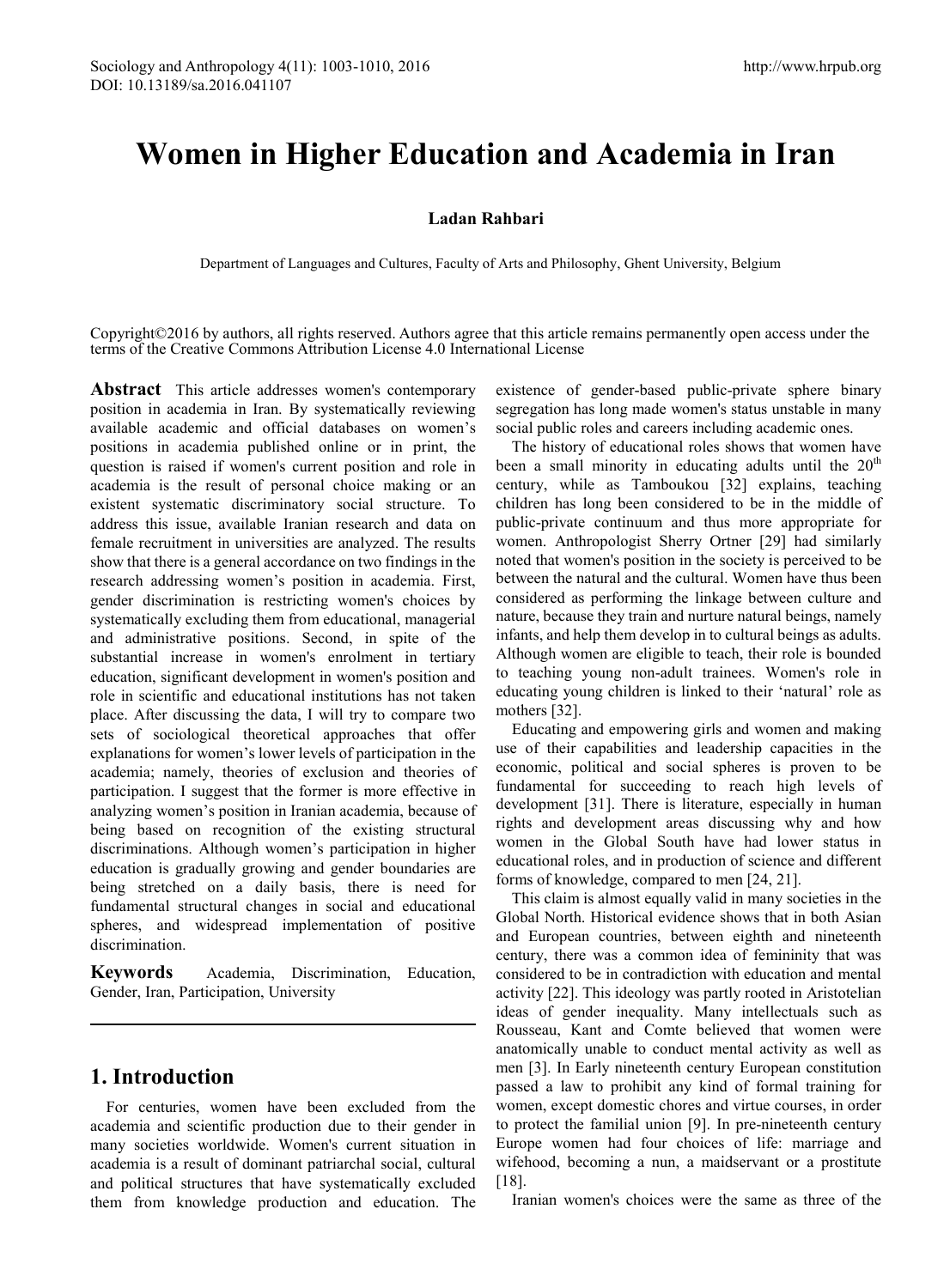choices of the European women; but due to the emphasis on marriage in the cultural and religious discourse of sexuality, they could not avoid marriage as Christian nuns did; a woman's existence was highly defined by her bound to male relatives especially her father and her husband. In both societies, women's education was limited to reading religious texts, learning ethical-cultural female virtues and learning how to do domestic chores such as cooking and sewing.

Today, in many countries such as Iran, despite women's entrance in universities and other educational institutions in almost similar rates as men (and with a higher rate in many fields, especially humanities), there are relatively few women in high collegial, educational and managerial position in educational institutions such as schools and universities. While even highly developed countries such as the United States also still take steps to improve female share in education management [20], the level of female participation is still relatively lower in less developed countries.

Whether women's position and role in science is a result of their low participation or an existent discrimination is the main question addressed in this paper. To discuss this, it is essential to investigate the history of women's role and position in scientific work. After doing a brief historical inquiry, I will be focusing on available data about universities and educational institutions in order to investigate women's current position and role in Iranian academia.

### **2. Method**

This research is based on systematic review of data derived from historical documents, official archives, websites, academic research, and books. Systematic review is referred to a method of reviewing with the scope of providing a summary description and combination of the results in a field of study, sometimes followed by re-analyzing them; if the re-analysis is included in the research, the systematic review becomes a meta-analysis [30].

In this research, meta-analysis was done on data on women's role and position in academia and higher education. To do this, first, possible resources such as online and printed journals and books on women and/or education have been identified. It is important to note that sociology/anthropology of science and knowledge has very recently attracted Iranian social science scholars; thus the literature on women's role and position in education is not substantial. There is also lack of anthropological and qualitative studies, as quantitative methods are highly favored in the Iranian social science disciplines [26]. To compensate for lack of academic research, I used yearly statistics provided on official website of Iranian Ministry of Science Research and Technology. This data has been used to extract percentage of female university lecturers (both tenure track and part-time lecturers), in all academic levels from 1995 to 2008. I have

also analyzed two national announcements for filling university tenure track positions, published on Iranian Ministry of Science Research and Technology's official website. National announcements for hiring full-time university tenure track positions publish the names and requirements of all universities willing to hire doctorate (and sometimes master degree) graduates in all academic disciplines. The requirements also include the candidates' gender. I have also referred to the global Gender Gap Index (Iran's profile) introduced by World Economic Forum from 2006 until 2015; this index is a framework for capturing the magnitude and scope of gender-based disparities and tracking their progress throughout the years.

In the second step, resources were systematically reviewed and a summary was extracted from important results that addressed statistical or qualitative results on gender parity in education and academia in Iran. Finally, data was analyzed; this analysis will be discussed in subsequent parts of this paper, while accordance/contradictions of the approaches and findings will be highlighted.

## **3. Women and Education**

There is little historical evidence available about women's (and men's) role and position in knowledge and their education in the pre-Islamic Persian territory. Several historical invasions to the Persian Empire, followed by centuries of unrest and anarchy, have destroyed a great amount of historical evidence and documents. The oral history is very much based on mythical views of Iranian ethnic identity [2] and thus, is relatively unreliable source of historic data; more consistent and reliable evidence is however available since around sixteenth century, the onset of Safavid dynasty's ruling in Persia. The Safavid ruled Persia from 1501 AD to 1722 AD. During this period, science and technology made great progress and as historical records show, there were women who contributed in scientific work by writing books, teaching and founding libraries and mosques [27] and left a significant influence in some disciplines. However, there were no official institution to educate women and the few exceptions of female accomplishment were women whose male relatives (husbands, fathers…) were among scarce intellectual elite who believed in the social advantages of educating women. Despite the expansion of fields of knowledge, during the whole Safavid period, there were only a few female scholars who had impact on knowledge production, since women's presence in the public sphere was extremely limited [13].

After the Safavid Empire's collapse, there came some decades of anarchy and civil war until Qajar dynasty took over the throne in late eighteenth century. Qajars were monarchs who were under heavy influence of western culture and were interested in modernizing the society. They founded Dar Al-Fonun which was one of the most important events in Persian history of education. Dar Al-Fonun was a modern only-male college to train upper-class Persian youth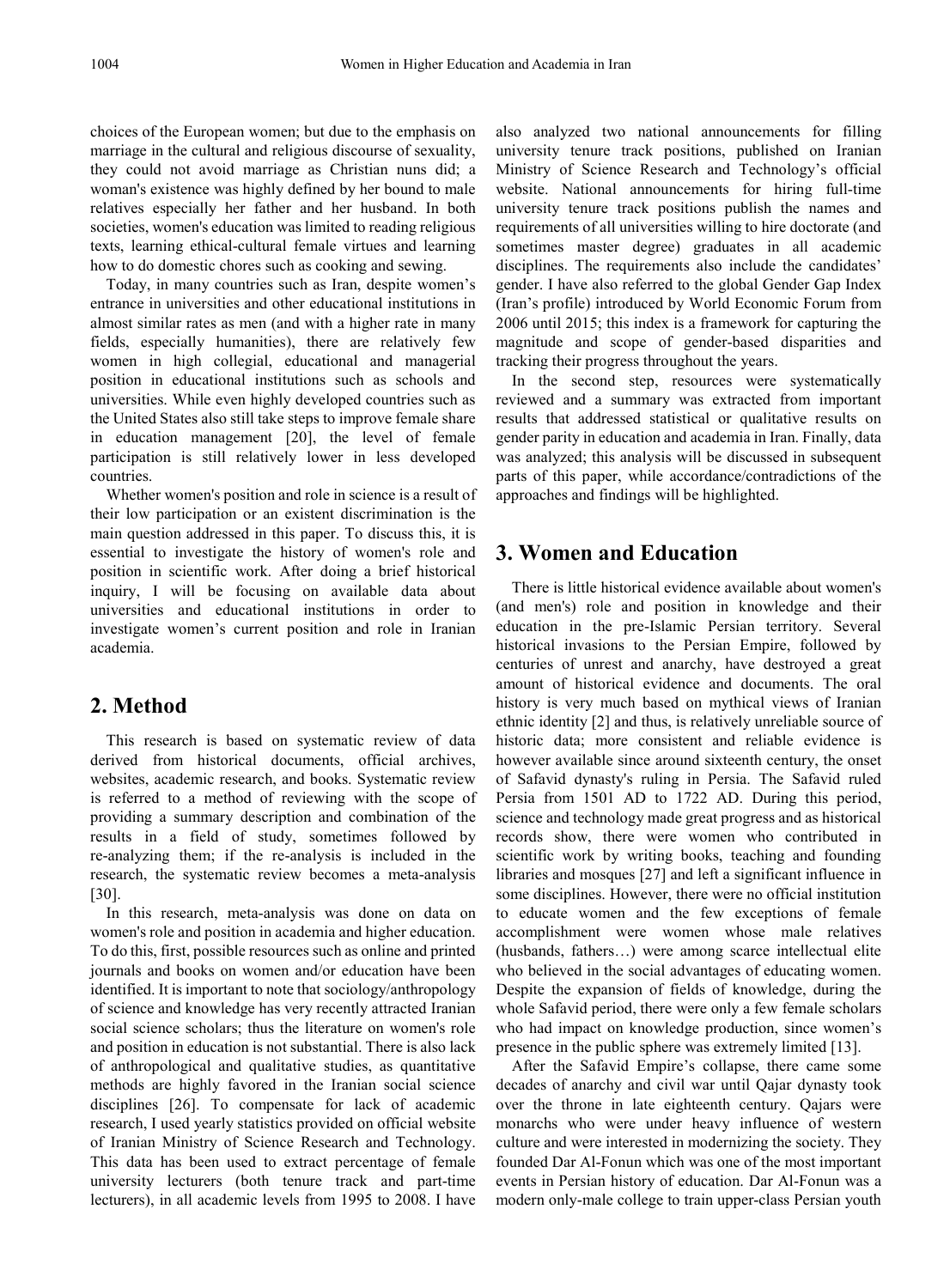in Medicine, Engineering, Military Science, and Geology. The first formal education system for women in Iran was founded at 1848 by the Qajar 'reformist' king Naser-Al-Din Shah [1]. However, this formal education was not general and it only covered a small section of the society which included mostly rich or noble families' children.

General schooling system for women started later in 1912 [22]; however, its development and extension throughout the country took place very slowly due to inefficient management of monarch administrators, internal state problems and foreign interference in internal national affairs. Iranian women's education started to expand since 1950s during the Pahlavi dynasty. Pahlavi's westernization project started by the first Pahlavi included women's participation in the society but was highly criticized for being incompatible with Iranian context of the time by challenging people's religious and cultural beliefs [37]. Despite the criticism, during and since the Pahlavi era, the literacy rate has constantly been growing, starting since 1956 and continuing after the Islamic revolution until today. Women's literacy rate grew 22 percent from 1986 to 1996 and reached 80.34 in 2006 [17]. It is estimated that literacy rate was 81 percent for women and 89 percent for men in 2012 (with a sex ratio of 0.90) ranking the country in the  $100<sup>th</sup>$  position, among 132 countries [10]. In 2015, according to UNESCO estimations, the Iranian adult male literacy was expected to be 93.6 percent, while female adult literacy was expected to be 87.6 percent [35].

In Iran, women's university and college education was delayed until the last decades of twentieth century; while in Western countries, for instance in England, first woman entered university in 1893, and in the United States universities such as Chicago, Cornell and Berkeley started to accept female students in 1890s [3]. Since the Iranian Islamic Revolution of 1979, women's enrollment rate in tertiary education has grown gradually. According to data provided on UNESCO, women's enrollment in tertiary education was 51 percent in 2005; while in 2007 the same ratio was 72 in Canada and 70 in the United Kingdom. While this increase has positive effects on women's position in the academia and in the society, it relies on highly quantitative findings and statistics of participation. It is also important to note that reports of female participation rates do not reflect existing inequalities; for instance, in 2012, world economic forum declared that Iran ranks 101<sup>st</sup> in 'educational attainment parity' score among 135 countries. Educational attainment parity index is a combination of female literacy and female enrolment in various levels of education [10], compared to their male counterpart. This rank shows that despite having made progress through a more equalitarian educational system, comparing with other countries, Iranian women's right to equal education has not yet been realized.

Studying on women's contemporary position in universities in Iran has started in the 1990s. Studies on this subject have univocally suggested that women do not make up a substantial work force in Iranian universities. A study conducted by Zahedi [34] has focused on women's

participation and share of positions in three major universities in Iran's capital city, namely, Tehran University, Shahid Beheshti University and Allame Tabatabayi University. This research had two important results; first, female academic position rates are relatively low; second, gender-based discrimination is a defining factor in the election of eligible candidates for open academic positions. This situation has not seen great change since Zahedi conducted that study. Mahdavi and Latifi's [19] study in all Iranian public universities in 2009 shows that from an overall amount of 79617 university tenure track position holders, only 18.25 percent are female and 81.75 percent are male.

In the next sections, I will portray women's contemporary role and position in Iranian universities from two different aspects. First, I will discuss women's scientific position by referring to their role in lecturing, writing articles/books, researching, and membership in scientific committees. Then, women's role in executive and leadership positions, such as membership or directing, and administrative roles such as managing collegial associations and universities will be investigated.

### **4. Women in Academic Positions**

In this section, women's participation in the academia is illustrated by their role as holders of academic positions. *By academic position,* I refer to positions such as tenure track professors, part time lecturers, academic council members, academic-scientific journal referees, writers and members.

#### **4.1. Women in Teaching Positions**

In the last few decades women in Iran have appropriated a higher university entrance rate than men. In a quantitative study, Tavakkol, Yegane and Sadati [33] have studied overall university entrance sex ratio in ten years from 1993 to 2003. They showed that 68 percent of all bachelor's degree, 52 percent of master's degree and 35 percent of all doctorate degree entrants of all academic disciplines in Iranian universities have been female students during this period. Male to female sex ratio is thus, obviously going up by moving to higher levels of education; meaning that women have more access to lower levels of higher education. This finding is more significant when it is compared to male to female sex ratio in academic positions such as university tenure track positions. Javaheri and Dariapour [16] reported that women's participation percentage as university tenure track positions in eight provinces of the country ranges between 4.3 percent of all university tenure track positions (in the northern province of Mazandara) to 11.3 percent (in the southern province of Fars).

The average number of university tenure track positions in these eight provinces (including Mazandaran, Azerbaijan, Esfahan, Gilan, Hamedan, Khuzestan, Gilan, and Fars) is 8.2 percent, which is low comparing to the average 35 percent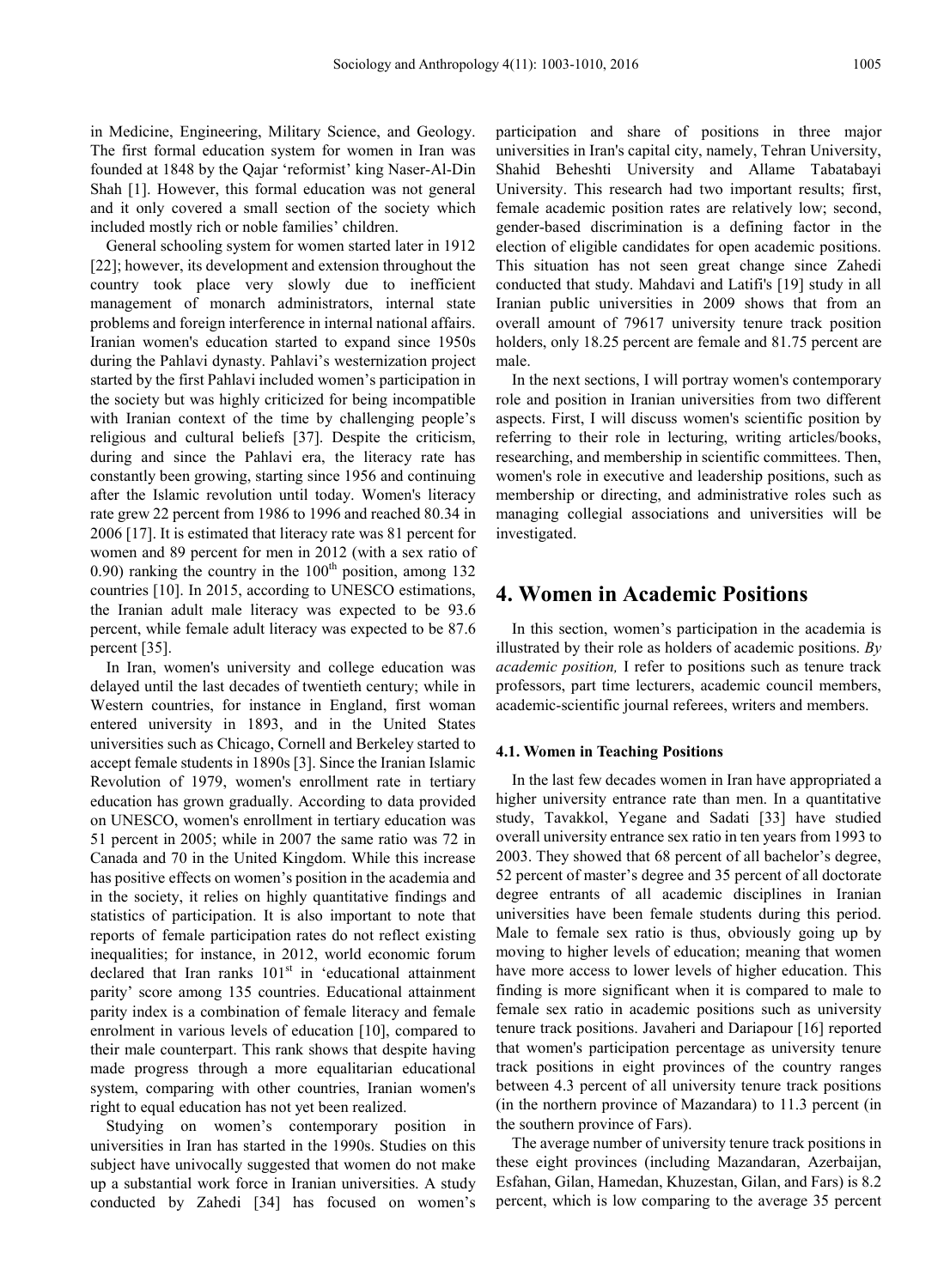female graduation in the doctorate level from the universities. This means that, men holding a doctorate degree have a significantly higher chance of getting hired as university tenure track position holders compared to their female counterparts.

There is also evidence showing that women's situation in scientific positions is not improving. Zahedi's [33] study, in three major public Iranian universities from 1991 to 2001, showed that women's share in tenure track positions has not significantly grown in the ten years preceding her study. She has reported that women's share in the faculties has changed 1.41 percent in Tehran University, 2.7 percent in Shahid Beheshti University and 0.6 percent in Allame Tabatabayi University. This finding suggested that there is no homogeneity in female university tenure track position percentages in different universities/cities; it also partly implied that no nationwide effective long-term plan was exerted to empower women in the academia and scientific arena.

#### **4.2. Women as Part-time Lecturers**

In order to provide a clearer image of women's situation in teaching positions of higher education, I extracted yearly statistics provided on official website of Iranian Ministry of Science Research and Technology have been used and percentage of female university lecturers (both part-time and tenure track positions), in all academic levels from 1995 to 2008. Analysis of this database shows that women's share has oscillated between the maximum of 18.78 percent of all lecturers in the academic year 2002-2003 and 10.65 percent in the academic year 2007-2008. Comparing the average percentage of 8.2 female tenure track position holders in 8 Iranian provinces with the average percentage of 17.10 female lecturers (both tenure track position holders and part-time lecturers) indicates that female graduates are more likely to have a temporary position in universities than a permanent position as university tenure track position. Despite the great number of female doctorate graduates, universities avoid hiring full-time female graduates in disproportionate numbers. While women have a higher chance of working part-time, the sex ratio in part-time lecturing positions is still unbalanced, with higher male participation rates.

To further test the validity of this conclusion, two national formal announcements (2011 and 2012) for filling university teaching positions which were published on Iranian Ministry of Science Research and Technology's official website have been reviewed. In 2011, national announcement for hiring full-time university tenure track positions published the names and requirements of all universities willing to hire doctorate graduates; in this announcement 16.50 percent of universities declared that they would hire only male graduates in the requirement section, despite having no official or state implemented limitations to accept female doctorate graduates. This trend was repeated in 2012, when again 15.22 percent of universities omitted female doctorate

applicants at the very onset of the evaluation process without explaining the underlying logic of such a widespread exclusion based on gender. It is important to note that these universities, which excluded female candidates of teaching positions from applying for vacancies, accepted male and female students.

Mahdavi and Latifi [19] have investigated several factors' impact on female university tenure track position holders' academic upgrade. They indicated that scientific work, achievements and experience explain their upgrade with a 0.23 beta coefficient in multivariate regression analysis; this result means that other factors apart from scientific excellence and achievements are intervening in women's academic upgrade.

#### **4.3. Women as Researchers and Academic Council Members**

While rates of hiring female lecturers highly rely on structural factors and political decision making and environments of educational institutions, and as indicated in the previous sections, female candidates have not been favored in Iranian academia, there are women who have resisted the obstacles and reached teaching or researching positions. Despite all existing limitations, and despite the unchanging rate of female academicians in universities, there is evidence that women's share in individual research and publishing has expanded. Zahedi [33] has reported changes in women's share of scientific publications between 1991 and 2001 in three major universities. These findings indicate that women's share in book and article publishing has grown from 12.1 percent of all publications in 1991, to 45.4 percent in 2001; women's share in conducting research projects has grown 27.4 percent in 1991 to 58.1 percent in 2001.

This is a very significant finding, since it indicates that women are actually in possession of high capacities to reach academic achievements; and despite being in minority in the academic realm and encountering structural limitations, their endeavor to reach better academic and educational status is salient.

Studies on women's share in academic councils also show that women are in minority in these councils. Ezazi [6] has studied women's involvement in three Iranian sociological journals. She has shown that women have a relatively low involvement in peer-reviewing of articles (11 percent) and in scientific committees (4 percent) and only 12 percent of published articles are written by a woman as the first writer.

Women's low rate of membership in scientific councils and associations seems to be a universal problem. In 2002, approximately 10 percent of all full-time members of 20 scientific academies in the world were female and this rate is nearly 4.4 in Nobel Prize organization [14]. Goulden, Mason and Frasch [8] have discussed that although female students are in majority in many disciplines such as social sciences and psychology, scientific organizations and institutions are still selecting their members based on traditional gender ideologies.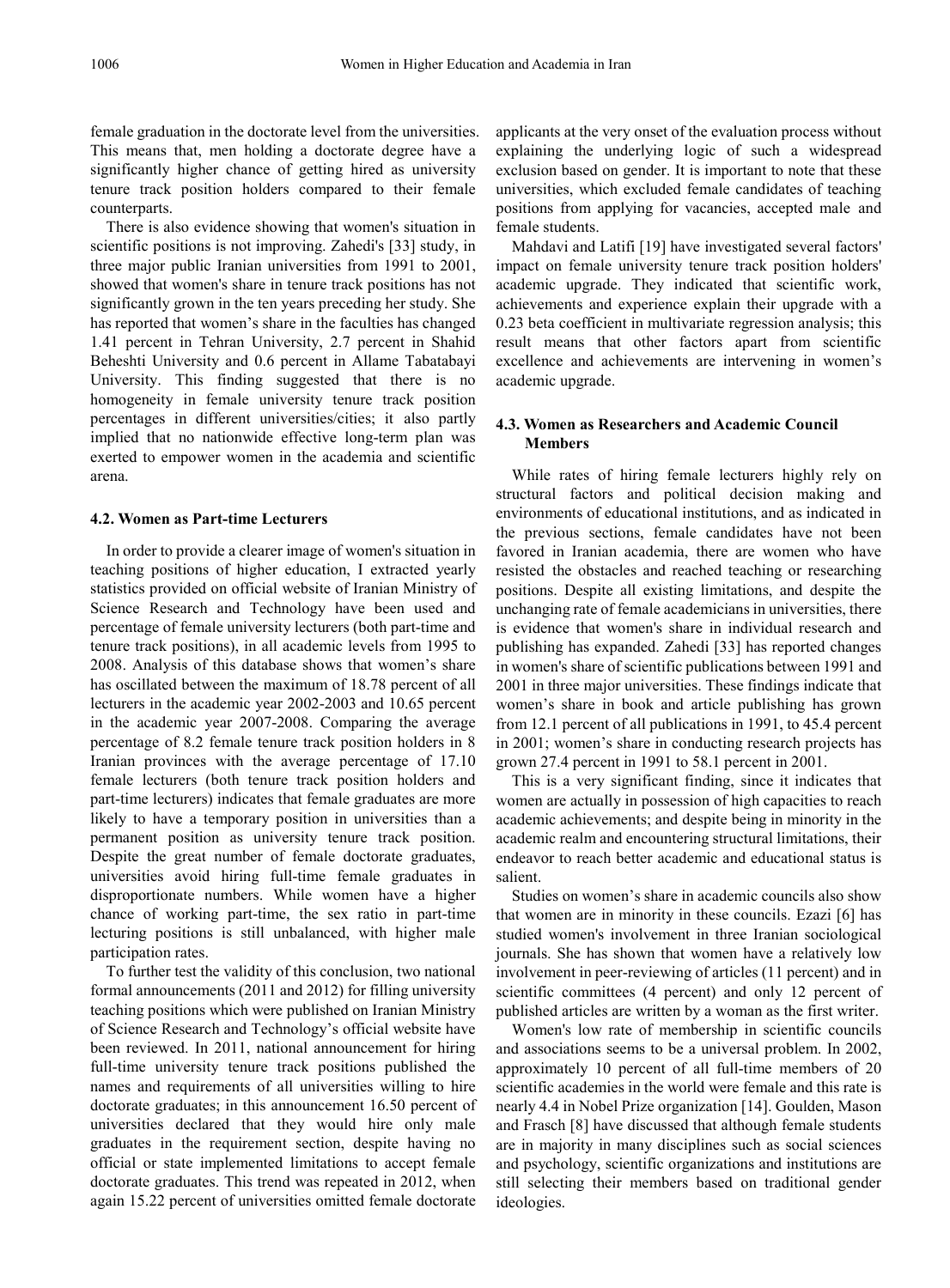#### **4.4. Women in Executive Positions**

Women's lower degree of presence in leadership and management positions is a universal problem. United Nations has reported that in year 2000, women were holding 30 percent of work force in administrative and executive jobs in all categories [16]; while in Iran according to World Economic Forum yearly report of 2012, female legislators, senior officials and managers hold 13 percentage of the whole existing positions  $(0.15$  female to male sex ratio), ranking the country 97th among 132 countries worldwide [10].

In the realm of higher education, Iranian public universities have never had a female University Rector except for single-gender education universities which accept only female students [19]. Lack of women in universities' managerial and leadership positions seems to be universal, as in 2010, only 7 percent of all universities worldwide had a female Rector [33]. Zahedi [34] has investigated women's position in high university committees, boards of directors and other managerial positions from 1991 to 2001. She has indicated that not only women have little share, but also in the duration of ten years no significant change has taken place (2 percent).

Female scholars believe that cultural beliefs are the most effective obstacle impeding their promotion to high academic levels and managerial positions; they also believe that sexual discrimination is the result of existing patriarchal ideology [34] from which the academia is no exempt from. Hoseini, Saeedi and Salehi [11] have used logistic regression in a sociological study which tried to estimate women's luck for acceptance in a managerial position. They concluded that there was no correlation between women's administrative capabilities and their election for such positions. There is much evidence to support the hypothesis that women are facing external cultural and structural obstacles to reach high positions in the academia; for example, there are also indications in the literature which show that culturally defined stereotypes have impacted women's willingness to achieve high positions. Tavakkol, Yegane and Sadati [33] have investigated the correlation between patriarchal socialization and women's tendency to enter higher studies and hold administrative positions; they indicate that women who believe in gender stereotypes and traditional female roles are less likely to volunteer for such positions [33].

### **5. The Gender Gap**

Most studies mentioned in this article have demonstrated that women have been struggling to reach their rightful positions in a gendered hierarchical structure in the academia. An appropriate complementary analytic tool to show the gender differences in the educational system is the Global Gender Gap Index introduced by World Economic Forum which is a framework for capturing the magnitude and scope of gender-based disparities and tracking their progress [10].

The gender gap index seems appropriate because it focuses on measuring gender gaps rather than levels; it captures gaps in outcome variables rather than gaps in means or input variables; and finally, it ranks countries according to gender equality rather than relying merely on women's empowerment statistics. World Economic Forum's report of gender gap index usually includes more than 130 countries around the world in its results, including Iran. This report shows that Iran's gender gap which consists of gender inequality in four spheres of economy, politics, health and education have not changed dramatically between 2006 and 2015. Iran's gender gap in political empowerment and economic participation is much lower than its rank in educational attainment, still, in the case of educational attainment Iran's rank is fairly low  $(80<sup>th</sup>$  among 115 countries in 2006 and  $106<sup>th</sup>$  among 141 countries in 2015) since women make up a low percentage of the senior and highly skilled positions.

### **6. Discussion**

In the beginning of this article the main question of the paper was defined as 'are women's position and role in academia a result of their low individual participation or an existent discrimination?' To respond to the question, based on the existing data presented in the previous sections, I discuss two sets of possible theoretical frameworks suggested by Janalizade, Moghimi and Amini [14].

There have been several explanations suggested in the framework of several sociological theories to explain women's current position and role in science and education. Two categories of sociological theories have been recognized by Janalizade, Moghimi and Amini [14], namely *Participation* theories and *Exclusion* theories, which will be used to answer the main question. Janalizade, Moghimi and Amini [14] have reviewed sociological literature on women's role in scientific work in Iranian scientific journals; they have recognized these two categories of studies on women's participation in science and knowledge production and higher education institutions. First category studies women's participation in knowledge production and its socio-cultural consequences; this group adopts an individualistic approach to participation which leads to considering women free agents who make choices that result in their lower participation in the academia; while, the second category, exclusion approach, which consists of a smaller portion of literature focuses on unequal shares and gender discrimination and exclusion of women from scientific institutions.

There are several social theories claiming or resulting in the understanding that women's low participation is not the result of social, cultural or political structures but the natural direct or indirect outcome of their sexuality. *Difference theory* and *role conflict theory* are among these explanations. Difference theory explains that women are unable to reach the same positions because of their inherited natural traits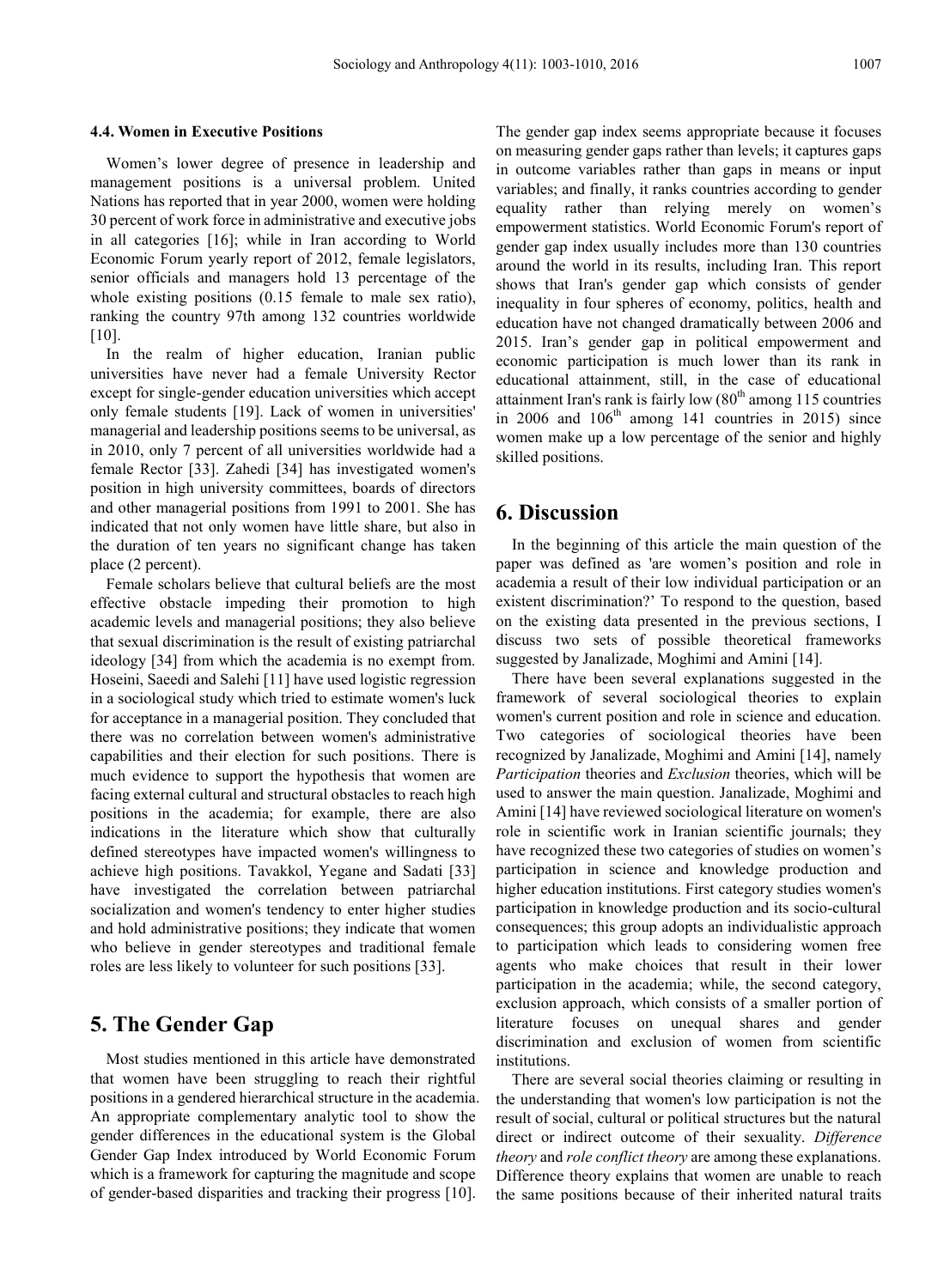that are different from men's. Similar to how Lawrence H. Summers, University of Harvard's chief administrator declared in a speech in 2005, that women's contemporary position could be the result of essential differences between men and women [14], difference theory, by ignoring socio-historical impact, not only fails to explain gender equality in many countries such as Iceland [10], but also fails to explain the enormous change of women's position in science and education achieved throughout the history.

Role conflict theory explains that due to having different innate roles, women and men must act in the framework of their pre-determined roles. According to this approach, gender roles are inevitable (not necessarily the biological, but social and cultural sense) and conflicts arise when gender boundaries are violated [15]. Researchers who works in the framework of this theory take for granted the highly gendered divisions of social roles and labour. The policy implications offered by this approach are also naturally in line with the existing gendered social settings. This theory at best guide women to manage the existing inequalities better; for instance, in the context of Iranian academia, Qaem and Nurayinejad [25] have provided some solutions and time management tips for women in higher education who are facing problems dealing with household chores and their job responsibilities. This theory obviously ignores the cultural foundations of gender role divisions, falling into biological or cultural essentialism.

Second category is the exclusion framework which consists of theories which put emphasis on the existence of socio-cultural, economic and political structures which have created obstacles against women's inclusion in knowledge production, distribution and use. These theories adopt a more critical approach and propose that changing current situation is only possible by challenging and finally removing these structural obstacles. Javaheri and Dariapour [16] for instance, suggested that gender ideology of patriarchal system is the bedrock of all sexist discriminations and attitudes, and for this, the first step to eliminate educational inequality and any other kind of gender-based inequality is to question and work against patriarchal ideology.

Gender ideology is the source of much formal discrimination against women. Esfidani [4] has discussed that many university administrators and policy makers in Iran (and elsewhere), hold patriarchal stereotypes and do not believe women can be effective in leading positions; to change this ideology, it is essential to begin the change in socialization processes in effective ways. As long as the education system is deeply based on promoting binary gender differences, it will be difficult to create real change in women's position. Forutan [7] has studied elementary school books and teaching system and criticizes it as an internalization mechanism of sexist ideology; having conducted content analysis on elementary school books, his [7] findings showed that public – private binary system of gender roles is reproduced and represented in elementary school books' textual and visual content. Shahtalabi, Yarmohammadian and Ajami [28] have also studied factors

effecting women's success in academic sphere; they demonstrated that women in academic positions are not only affected by their family members' and friends' ideas, but also by collegial managers' sexist ideology.

There is also evidence showing that there is an official exclusion process at work for both accepting female students and recruiting female university graduates in academic positions. It is reported that 40 academic fields, including engineering and mathematics, in 20 universities have started to accept exclusively male students since 2011 [5].

The gap between female graduates of higher education and female lecturers along with yearly amount of official exclusion of female applicants of university tenure track positions show that the second category of theories, namely the *exclusion theories* are more applicable in analyzing women's role and position in science and education in Iran.

# **7. Conclusions**

In this article I discussed women's position in the academia and in higher education by analyzing academic research and official database of academic and managerial positions and roles of women, female recruitment rates in universities and national and international ratios and indexes. It is now possible to address the main question raised in the beginning of this article, 'are women's position and role in academia a result of their low individual participation or an existing discrimination?' Systematic review and analysis of the data on female inclusion and recruitment in universities compared to more individualistic practices such as publishing shows that women are actively engaged in the production of knowledge where they do not encounter official structural limitations. There is general accordance on two findings. First, gender discrimination is restricting women's choices by systematically excluding them from educational, managerial and administrative positions. Second, in spite of the substantial increase in women's enrolment in tertiary education and the great increase in the number of female graduates in higher degrees of education, due to the existing structural obstacles, a significant change in women's position and role in the academia and higher education has not taken place.

This research also reported substantial evidence that Iranian higher education institutions effectuate gendered hierarchy and power distribution and practice gender discrimination in filling available academic and administrative positions. Cultural-historical ideological system of patriarchy is reinforced and reproduced in universities; thus the most effective theoretical tools to analyze women's lower levels of presence in the academia are *theories of exclusion*, which are based on the recognition of a structural gender-based discrimination system; such explanations can be found in *social learning* or *feminist* theories.

This article provided a widely descriptive and historical analysis of the nature of gender discrimination in scientific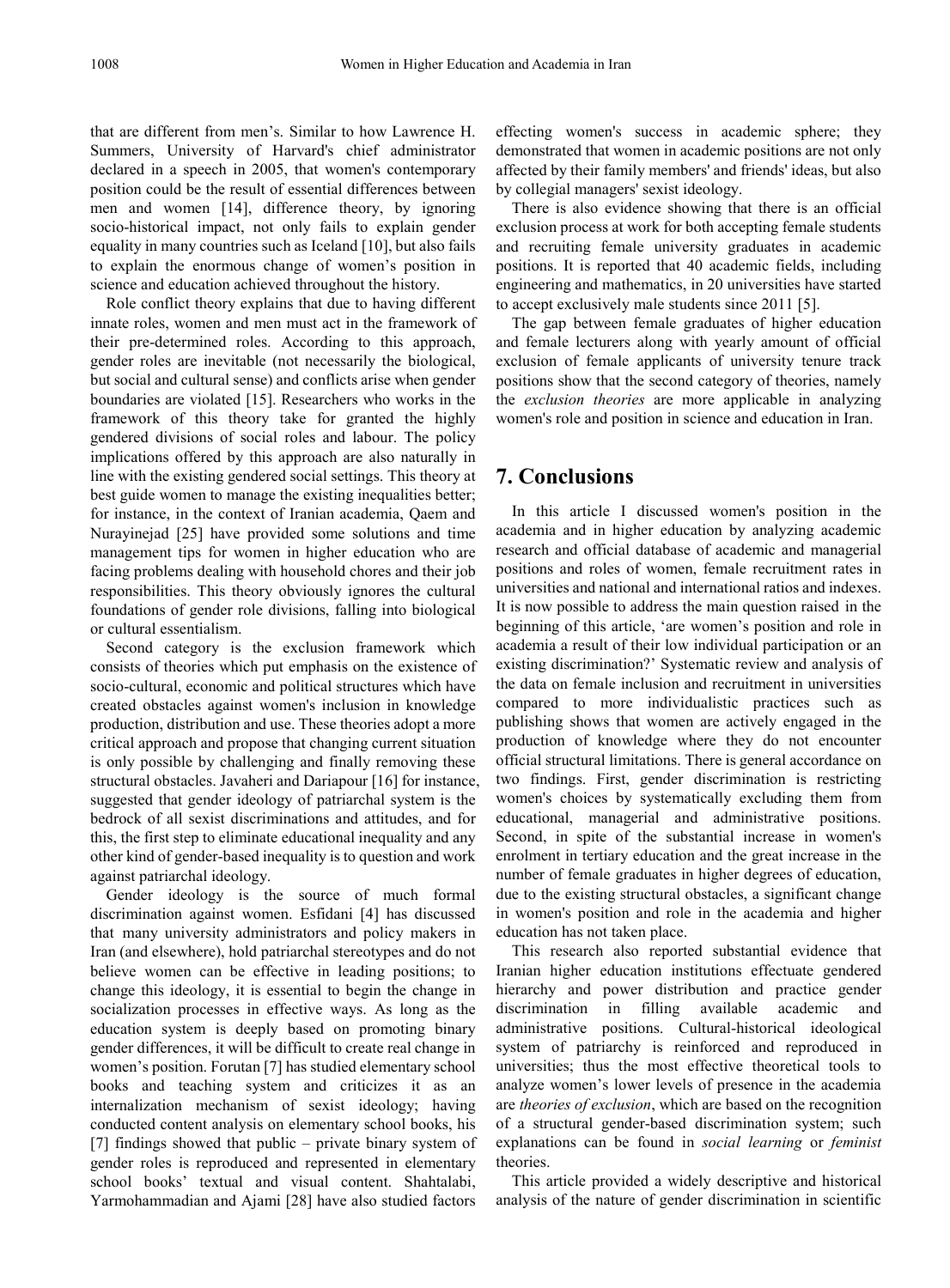institutions in Iran. It also aimed on proposing effective theoretical tools to further study women's position in academia and higher education. It is important to note that this article does not claim or conclude that positive change is not happening or that women have had no share in the process of knowledge production in Iran; in fact, women's participation in higher education is gradually growing and gender boundaries are being stretched on a daily basis. The issue of gender-based discrimination in the academia and higher education is attracting more attention in the Iranian social science inquiry, and awareness is rising among scholars; but there is also need for structural changes in social and educational spheres, and widespread implementation of frameworks and settings seeking gender equality.

# **REFRENCES**

- [1] Abrahamian, E. (2008). *A History of Modern Iran*, London: Cambridge University Press.
- [2] Ahmadi, H., Mahmoodi, A. (2015). Myth, National Identity and Iranian National Attitude towards International Relations (in Farsi), *Iranian Review of Foreign Affairs*, 5(4): 71-90.
- [3] De Jardins, J. (2010) *the Madame Curie Complex*, New York: Feminist Press.
- [4] Esfidani, M.R. (2002). Obstacles of Achieving Managerial Positions (in Farsi), *Iranian Journal of Research on Women*, 9,  $67 - 85$ .
- [5] Etemad Journal (No writer) (2012, August 26) *Gender Divisions Continue in Universities* (in Farsi), p. 13. http://www.magiran.com/npview.asp?ID=2547763
- [6] Ezazi, S. (2009). Women's Role in Sociological Journals (in Farsi), *Iranian Journal of Research on Women*, 4, 86 – 111.
- [7] Forutan, Y. (2010). Sexual Socialization in Iranian School Books (in Farsi), *Iranian Journal of Women in Development and Politics*, 8(216), 3-195.
- [8] Goulden, M., Mason, M.A., Frasch, K. (2011). Keeping Women in the Science Pipeline, *the annals of the American Academy of Political and Social Science*, 63, 141- 162.
- [9] Groult, B. (2000). *Women from Men's Point of View* (in Farsi)*,* translated to Farsi by M.J. Pouyande, Tehran: Jaam Publication.
- [10] Hausmann, R., Tyson, L.D., Bekhouche, Y., Zahidi, Z. (2012). *The Global Gender Gap Report 2012*, Geneve: World Economic Forum.
- [11] Hoseini, M., Saeedi, A. Salehi, J. (2007). Effective Factors on Women's Participation in University Administration: A Logistic Model (in Farsi), *Iranian Journal of Women's Studies*, 1(3), 127 – 141.
- [12] Iranian Center of Research and Planning Higher Education (n.d.), Statistics of Higher Education, Retrieved November 3, 2012, from http://www.irphe.ir/FA/Statistics/Gozide\_kadr.as px
- [13] Jahandideh, Mitra; Khaefi, S. (2011). Women's Status during the Safavid Period, Recent Researches in Social Science, *Digital Convergence, Manufacturing and Tourism*, 137-142. http://www.wseas.us/e-library/conferences/2011/Lanzarote/S OSOMACTS/SOSOMACTS-22.pdf
- [14] Janalizade, H. (2007). Analysis of Women's Position in Scientific Institutions (in Farsi), *Iranian Journal of Research on Women*, 5 (1), 173-199.
- [15] Janalizade, H., Moghimi A. and Amini M. (2008). Science and Gender: Reviewing Researches in Iran and across the Globe (in Farsi), *Iranian Journal of Higher Education*, 3: 83-102.
- [16] Javaheri, F., Dariapour, Z. (2008). Female University Lecturer's Career Problems (in Farsi), *Iranian Journal of Research on Women*, 6(2), 79-106.
- [17] Khazali, A. (2010). *Iranian Women after the Islamic Revolution*, Beirut-London: Conflict Forum.
- [18] Laven, M. (2003). *Virgins of Venice: Enclosed Lives and Broken Vows in the Renaissance Convent*, London: Penguin Books.
- [19] Mahdavi M.S., Latifi, R. (2009). Sociological Study of Female Tenure track position Holders' Upgrade in Central Azad University of Tehran; Problems and Solutions (in Farsi), *Iranian Journal of Social Science Inquiry*, 3(3), 7-22.
- [20] Martin, J. L. (2011). *Women as Leaders in Education*, Santa Barbara, California: Praeger.
- [21] Mena Development Report (2004). *Gender and Development in the Middle East and North Africa Women in the Public Sphere*, Washington: The International Bank for Reconstruction and Development /The World Bank, http://web.worldbank.org/archive/website01418/WEB/IMA GES/281150PA.PDF
- [22] Najmabadi, A. (2005). *Women with Mustaches and men Without Beards: Gender and Sexual Anxieties of Iranian Modernity*, California: University of California Press.
- [23] Official Website of University Tenure track position Recruitment, Recruitment Announcement of the Ministry of Science Research and Technology, Retrieved November 6, 2012, from http://jazb.msrt.ir/sites/
- [24] OHCHR (n.d.). Fact Sheet No.23, *Harmful Traditional Practices Affecting the Health of Women and Children*, http://www.ohchr.org/Documents/Publications/FactSheet23e n.pdf
- [25] Qaem, M.M., NurayiNejad, M. (2010). Qualitative Study of Internet's Role in Women's Personal and Professional Life (in Farsi), *Iranian Journal of Women in Development and Politics*, 8(3), 31 – 55.
- [26] Rahbari, L. (2015). Peripheral Position in Social Theory: Limitations of Social Research and Dissertation Writing in Iran, *Civitas*, Porto Alegre, 15(1), 155-165.
- [27] Riahi, M. H. (2006). Shiite Women's Role in Iranian Civilization and Culture (in Farsi), *Iranian Journal of Shiite Women*, 3 (10), 1999 – 236.
- [28] Shahtalabi, S., Yarmohammadian, M.H., Ajami, S. (2009). Females Administrator's Experiences in Higher Education: A Qualitative Research (in Farsi), *Iranian Journal of Knowledge and Research*, 21, 21 – 40.